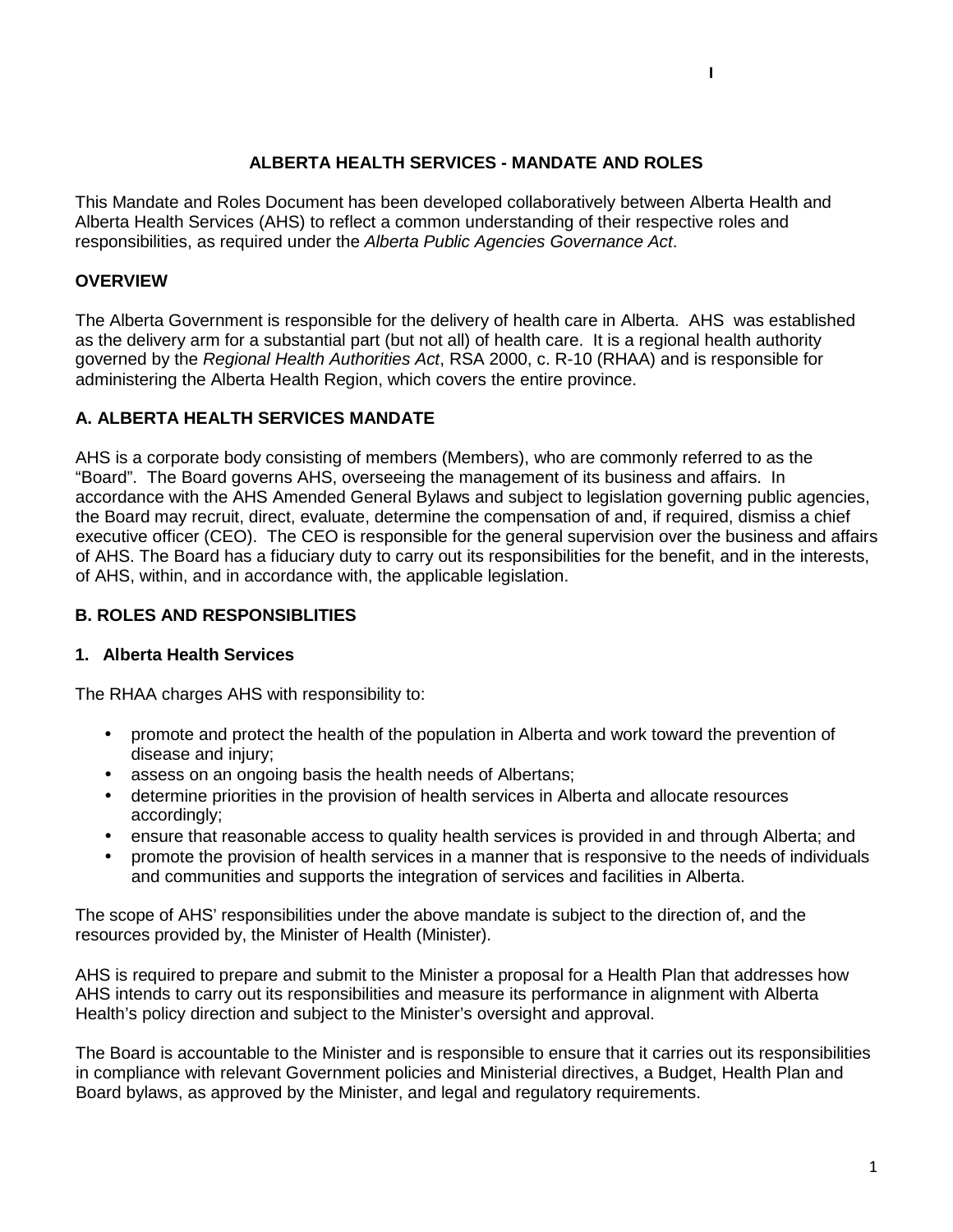AHS may make bylaws respecting the conduct of its business and affairs, which are not effective until approved by the Minister. In accordance with the AHS Amended General Bylaws, the Board may establish committees, the roles of which will be set out in terms of reference.

### **Accountability**

The Board is accountable to the Minister and, through the Board Chair (Chair), shall keep the Minister informed about material issues, service delivery, and ensure compliance with ministerial policies and directives.

The Board will have an annual internal evaluation process and tools to assess Member performance and Board success. The Chair will report annually to the Minister on the summary findings of the evaluations and any actions planned to improve Board governance and performance, and as may be requested by the Minister. The Minister may consult with the Chair prior to making any Board appointments unless the appointment is for the Chair.

The CEO is accountable to the Board to provide leadership for and management of AHS, including administration of all its operations and programs within an approved Budget and in a fiscally responsible manner, and to work in coordination with the Department of Health (Department), primarily through the Deputy Minister of Health (Deputy Minister).

# **2. Alberta Ministry of Health**

### **Minister**

The Minister is authorized under the RHAA to, among other matters:

- establish one or more health regions;
- recruit and appoint the Board members of the regional health authority, prescribe terms of office and remuneration and appoint the Chair and Vice-chair;
- give direction to the Board for the purpose of:
	- o Providing priorities and guidelines for it to follow in the exercise of its powers, and
	- $\circ$  Coordinating the work of the health authority with the programs, policies and work of the Government;
- approve, amend or refer back to the Board any Health Plan proposal that the health authority submits to the Minister;
- determine the funding and financial framework under which AHS operates including approving the AHS annual Budget;
- in accordance with the *Alberta Public Agencies Governance Act* participate with AHS in setting long and short-term objectives and monitor whether the organization is acting within its mandate and focused on achieving its objectives;
- monitor the performance of AHS against the AHS Health Plan, the AHS Budget and other documents, and may request any records, reports or returns from AHS and to inspect any place to ensure compliance with the RHAA; and
- approve or request changes to the Board's proposed bylaws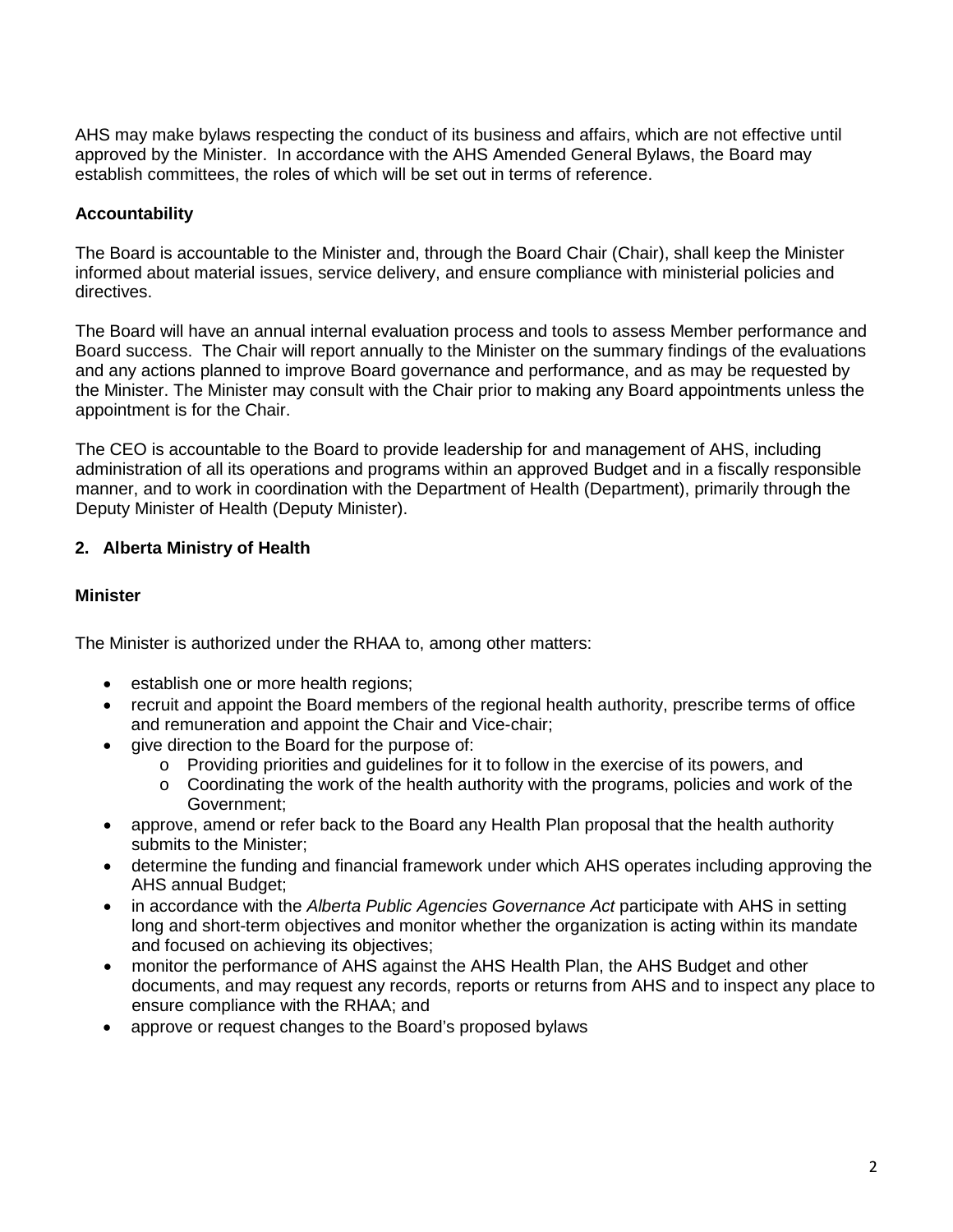When the Minister considers that it is in the public interest the Minister has the power to:

- provide or arrange for the provision of health services in any area of Alberta; and
- do any other thing that the Minister considers necessary to promote and ensure the provision of health services in Alberta.

The RHAA states that AHS has final authority in respect to certain mandated items in the RHAA. While this provision highlights the core mandate of AHS, it does not override the authority or responsibilities of the Minister nor does it diminish the statutory responsibilities of other provincial health boards and organizations. For example, the Minister has final authority over the establishment of the requisite AHS Health Plan, AHS Budget, and health system policy.

All directions or directives from the Minister, Deputy Minister or Department to AHS shall be in writing when requested by AHS.

## **Deputy Minister**

The powers, duties and functions of the Minister, including those mentioned above but excluding the making of regulations, may be exercised by the Deputy Minister. The Deputy Minister is accountable to the Minister to provide leadership for and management of the Department and to work in coordination with the AHS, primarily through the CEO.

# **Department**

The Department operates under the direction of the Deputy Minister, and in support of the Minister. The Department is involved in the overall design, establishment and monitoring of the health system. Core functions include funding the system, general system governance and oversight, advising the Minister and Government on health policy, monitoring the implementation and compliance with policy and providing legal advice and services.

The Deputy Minister and the Department provide information and advice to AHS on the preparation and submission of the AHS Health Plan, AHS Budget and other accountability documents listed in Appendix A, and monitor AHS' performance.

# **Chief Medical Officer of Health (CMOH)**

The CMOH is appointed by the Minister under the *Public Health Act*, which is paramount to all other provincial legislation with the exception of the *Alberta Bill of Rights*. The CMOH is responsible to:

- monitor the health of Albertans and make recommendations to the Minister and the Board on measures to protect and promote the health of the public and prevent disease and injury;
- act as a liaison between the Government, the Board, medical officers of health (MOH) and executive officers (EO) in the administration of the *Public Health* Act;
- monitor the activities of the Board, MOHs and EOs in the administration of the *Public Health Act*;
- give directions to the Board, MOHs and EOs in the exercise of their powers and the carrying out of their responsibilities under the *Public Health Act*;
- on notice to the MOH, EO, the Board and Minister, assume the powers and duties of the MOH or EO and act in that person's place in the event that the CMOH considers that a MOH or an EO is not properly exercising powers or carrying out duties under the *Public Health Act*.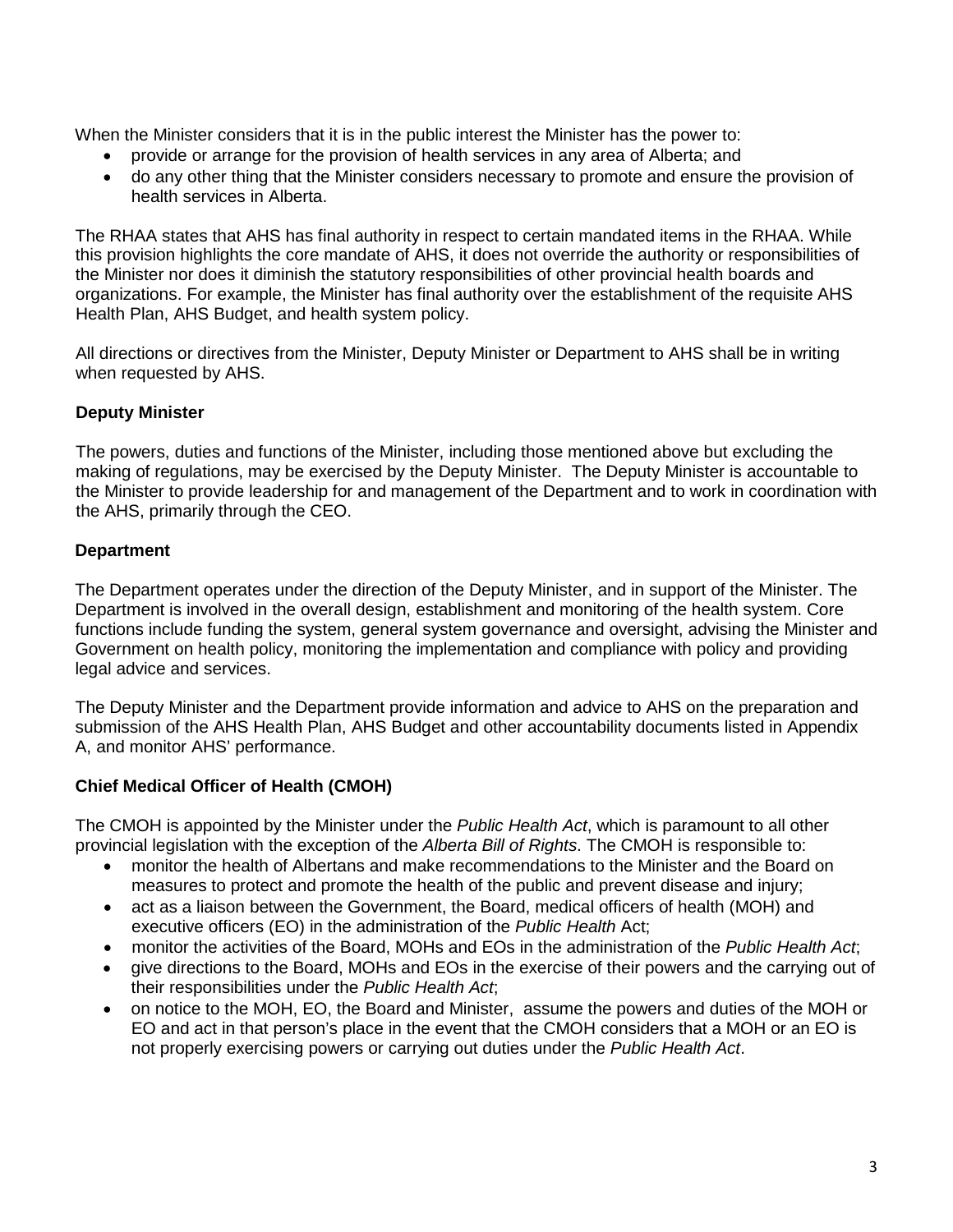### **3. Communication, Collaboration and Consultation**

The Minister, Deputy Minister, Board Chair and CEO will engage in meaningful dialogue on a regular basis. Communications will be timely, clear, transparent and constructive.

Communication between AHS and the Department will be conducted in an open and collaborative manner, at all times respecting requirements around patient privacy and confidential matters.

In accordance with applicable legislative obligations, the Board will ensure that the Minister is provided with any information the Minister considers necessary, within the requisite timelines, for the operation of the health system and carrying out the Minister's roles and responsibilities.

In regard to the Board's accountability to the Minister, including its duty to keep the Minister informed about material issues, service delivery and to ensure compliance with ministerial policies and directives, AHS and the Department will provide each other with timely information of relevant related matters.

Recognizing the Minister's and Cabinet's overarching accountability to Albertans, AHS will provide prior notice of all significant communications and reasonable time for the Department to review and provide input.

### **Administration**

This Document is to be renewed, amended, or replaced in accordance with the requirements of the *Alberta Public Agencies Governance Act*. Appendices A through D, attached, are included in and form an integral part of this Document.

A review of the Board's mandate and roles will be carried out by the Department in accordance with the review process required under *Alberta Public Agencies Governance Act*.

This Document is effective upon signing and replaces the Mandate and Roles Document dated December 2, 2010.

Original Signed by Original Signed by Linda Hughes **Sarah Hoffman**<br>Board Chair **Sarah Hoffman**<br>Minister of Heal Alberta Health Services Alberta Health

Date: November 4, 2016 Date: October 26, 2016

**Minister of Health**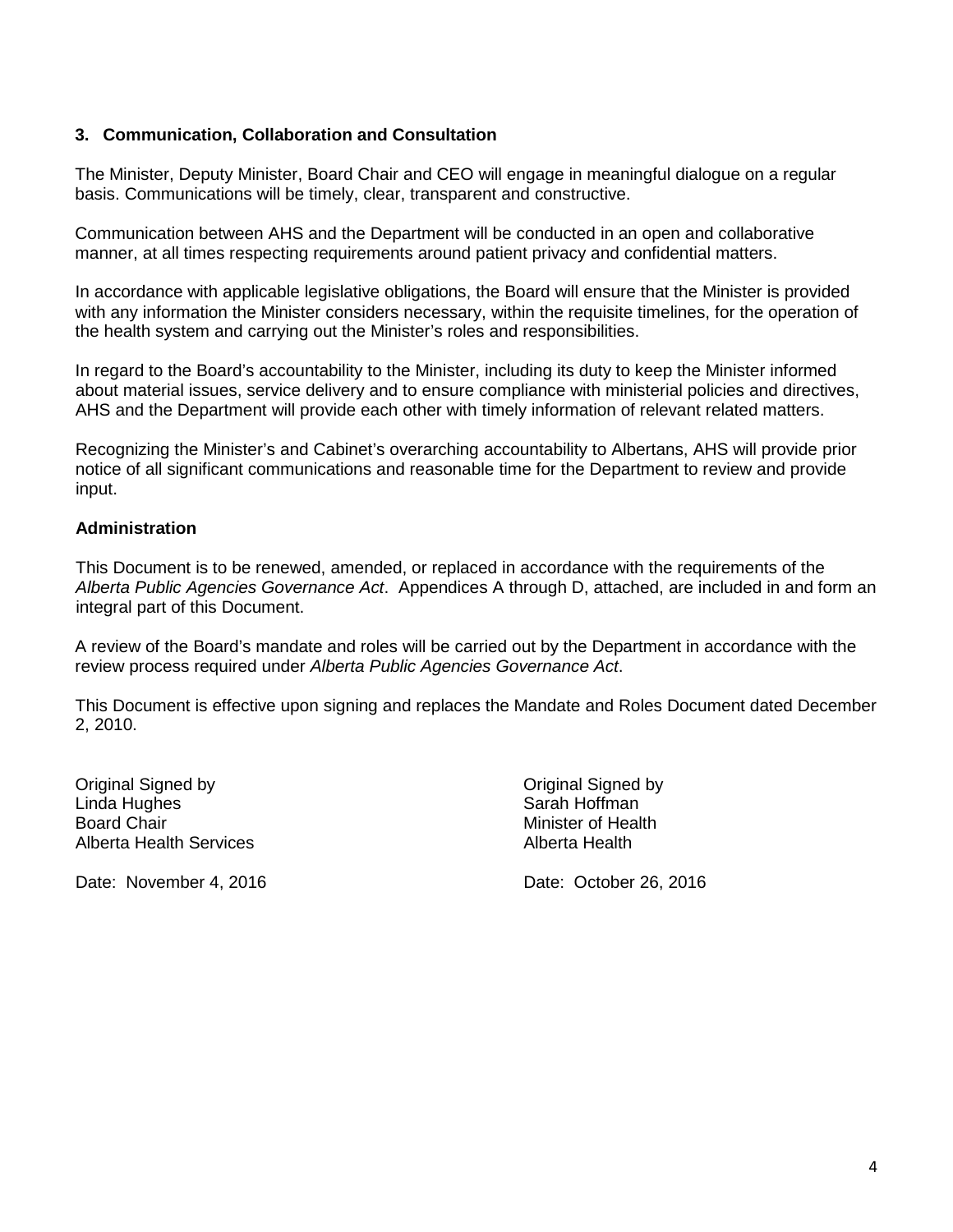# **APPENDIX A Accountability Documents**

The accountability documents identified in this section are to be provided to the Minister as set out in legislation or, if not set out in legislation, as directed by the Minister.

## **1) Health Plan**

The Health Plan is required by the RHAA. It is a public, multi-year strategic document that articulates AHS' priorities and how AHS intends to a) meet its RHAA obligations and b) provide health services and resources to carry out its mandate. The Health Plan includes performance measures and targets to compare against results.

### **2) Business Plan**

The Business Plan is required under the *Fiscal Planning and Transparency Act* and includes a multiyear financial plan and the budget for the next fiscal year.

### **3) Budget**

The RHAA directs the Board to submit an annual budget to the Minister for approval; the Minister may give directions to AHS respecting the form, content and submission timelines for the budget, as well as any other information that must be submitted.

#### **4) Annual Report**

In compliance with the RHAA and the *Fiscal Planning and Transparency Act*, the Board prepares and submits to the Minister an Annual Report that reports how AHS has fulfilled its legislated responsibilities and any other responsibility delegated by the Minister.

The Annual Report provides annual consolidated financial statements and performance measurement information for the Health Plan and Business Plan, including an explanation for any significant variation between actual and planned results, and financial results. The Annual Report also highlights completed initiatives as they relate to the Health Plan.

### **5) Mandate and Accountability Letters**

Mandate and Accountability letters are issued to the Board Chair and the CEO, respectively by the Minister and Deputy Minister. The letter to the Board Chair sets out the mandate and expectations for AHS and the letter to the CEO provides additional detail on such matters as funding envelopes, performance measures and evaluation of performance.

### **6) Quarterly Performance Reports**

Quarterly Performance Reports provide narrative updates, performance measures, targets and actual results as requested by the Minister on actions AHS has started, continued, or completed relative to the strategies presented in its three-year Health Plan including explaining any variation between planned and actual performance.

### **7) Code of Conduct**

AHS has a Code of Conduct that supports good governance by establishing fundamental principles and outlining organizational values, ideals and expectations for all who provide care and services on behalf of AHS.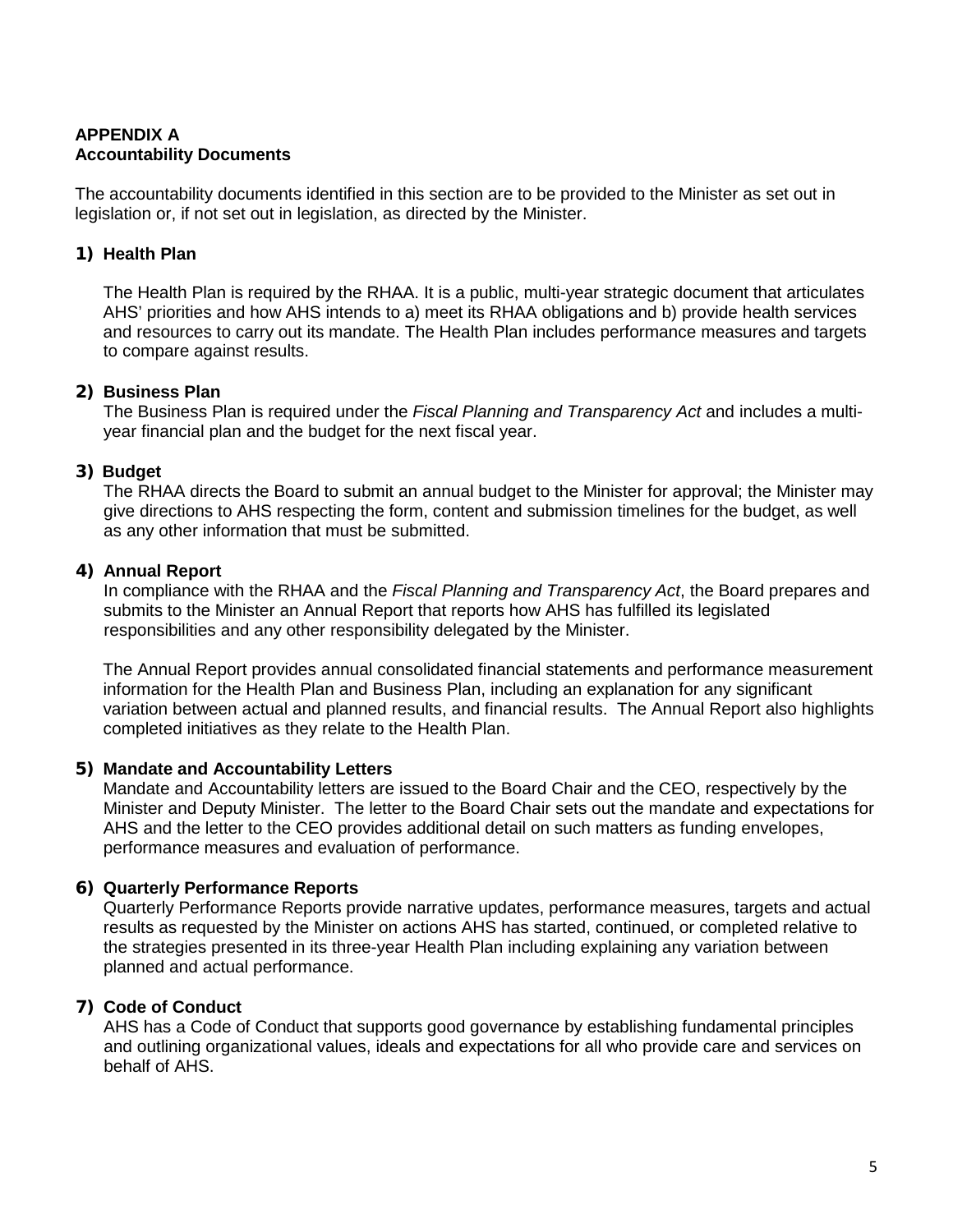The Board's Governance Committee is responsible for reviewing the Code of Conduct and for recommending changes to the Board. Day to day administration and management of the Code of Conduct has been delegated to AHS' Chief Ethics and Compliance Officer.

### **Other Reports and Documents to be submitted to the Minister**

In accordance with Legislation, the Board will provide to the Minister any data or information and reports as may be requested by the Minister, including and without limitation:

- an annual report on corporate governance and Board effectiveness.
- all internal audit and compliance reports prepared for the Audit & Risk Committee.
- results of all client satisfaction/experience surveys conducted or commissioned by, or on behalf of, the Board.
- results of all accreditation reviews
- results of all surveys, studies or reports relating to the quality and safety, efficiency and effectiveness of health care service delivery conducted or commissioned by, or on behalf of, the Board.
- Conflict of Interest Bylaw and Safe Disclosure/Whistleblower Policy.
- prior to each public Board meeting, the Board's meeting agenda and meeting materials and recommendations, as may be required by the Minister.
- approved minutes of all public Board meetings.
- quarterly financial reports.
- a report on any accumulated deficit and a plan to eliminate such deficit, in accordance with the legislated requirements.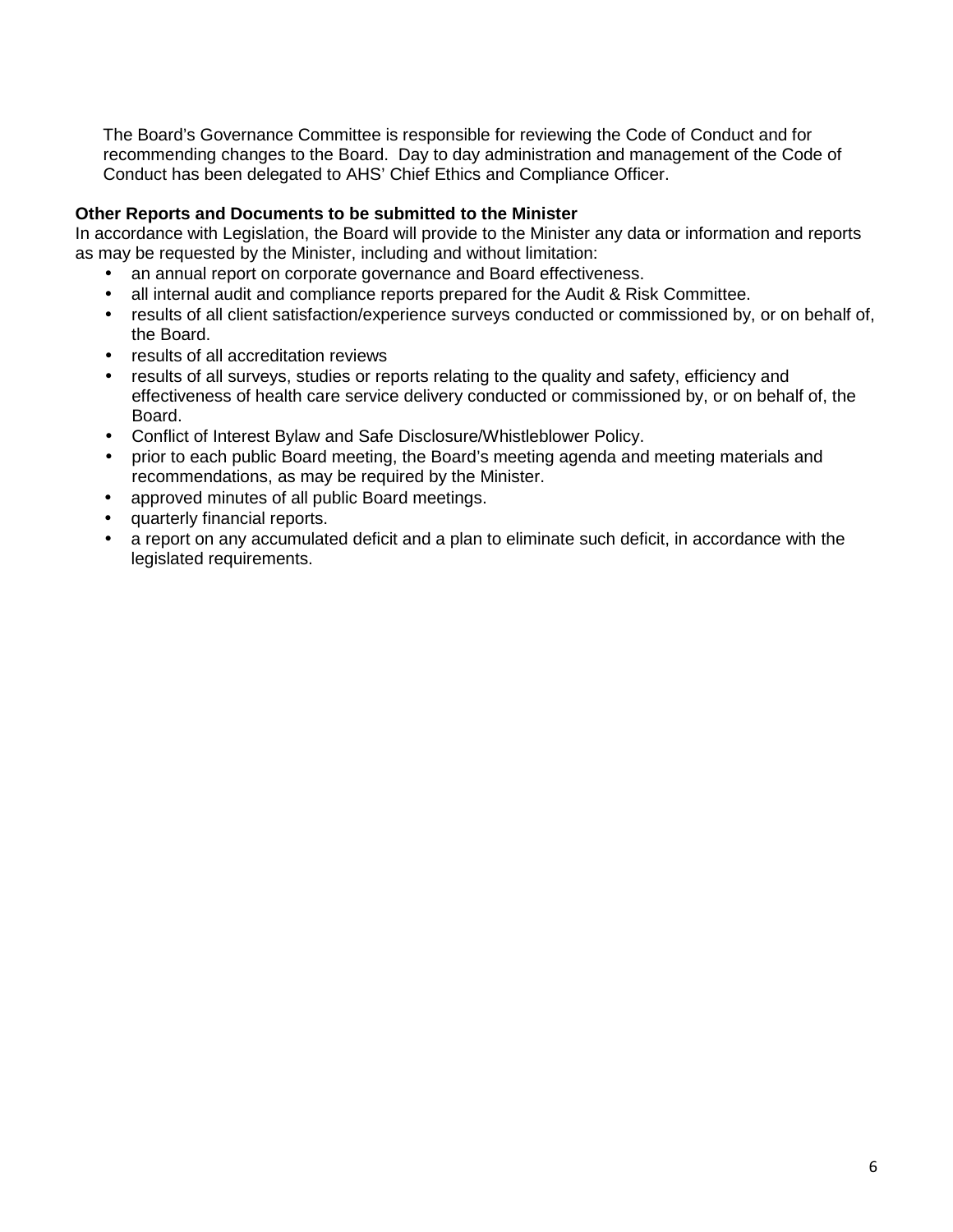# **APPENDIX B**

AHS, the Minister and the Department function within the legal framework established by Alberta legislation and have responsibilities under, and are subject to, a number of statutes and corresponding regulations and policies. The primary statutes are:

| Alberta Evidence Act (section 9)                        | <b>Health Professions Act</b>                 |
|---------------------------------------------------------|-----------------------------------------------|
| Alberta Health Act                                      | <b>Hospitals Act</b>                          |
| Alberta Health Care Insurance Act                       | Human Tissue and Organ Donation Act           |
| Alberta Public Agencies Governance Act                  | Mandatory Testing and Disclosure Act          |
| <b>Auditor General Act</b>                              | <b>Mental Health Act</b>                      |
| Crown's Right of Recovery Act                           | <b>Nursing Homes Act</b>                      |
| <b>Emergency Health Services Act</b>                    | Pharmacy and Drug Act                         |
| <b>Emergency Medical Aid Act</b>                        | Prevention of Youth Tobacco Use Act           |
| <b>Financial Administration Act</b>                     | Protection for Persons in Care Act            |
| Fiscal Planning and Transparency Act                    | Protection of Children Abusing Drugs Act      |
| Freedom of Information and Protection of Privacy<br>Act | <b>Public Health Act</b>                      |
| Government Organization Act (Section 7 and 7.1)         | Regional Health Authorities Act               |
| <b>Health Care Protection Act</b>                       | Supportive Living Accommodation Licensing Act |
| <b>Health Disciplines Act</b>                           | <b>Tobacco and Smoking Reduction Act</b>      |
| <b>Health Information Act</b>                           | <b>Tobacco Reduction Act</b>                  |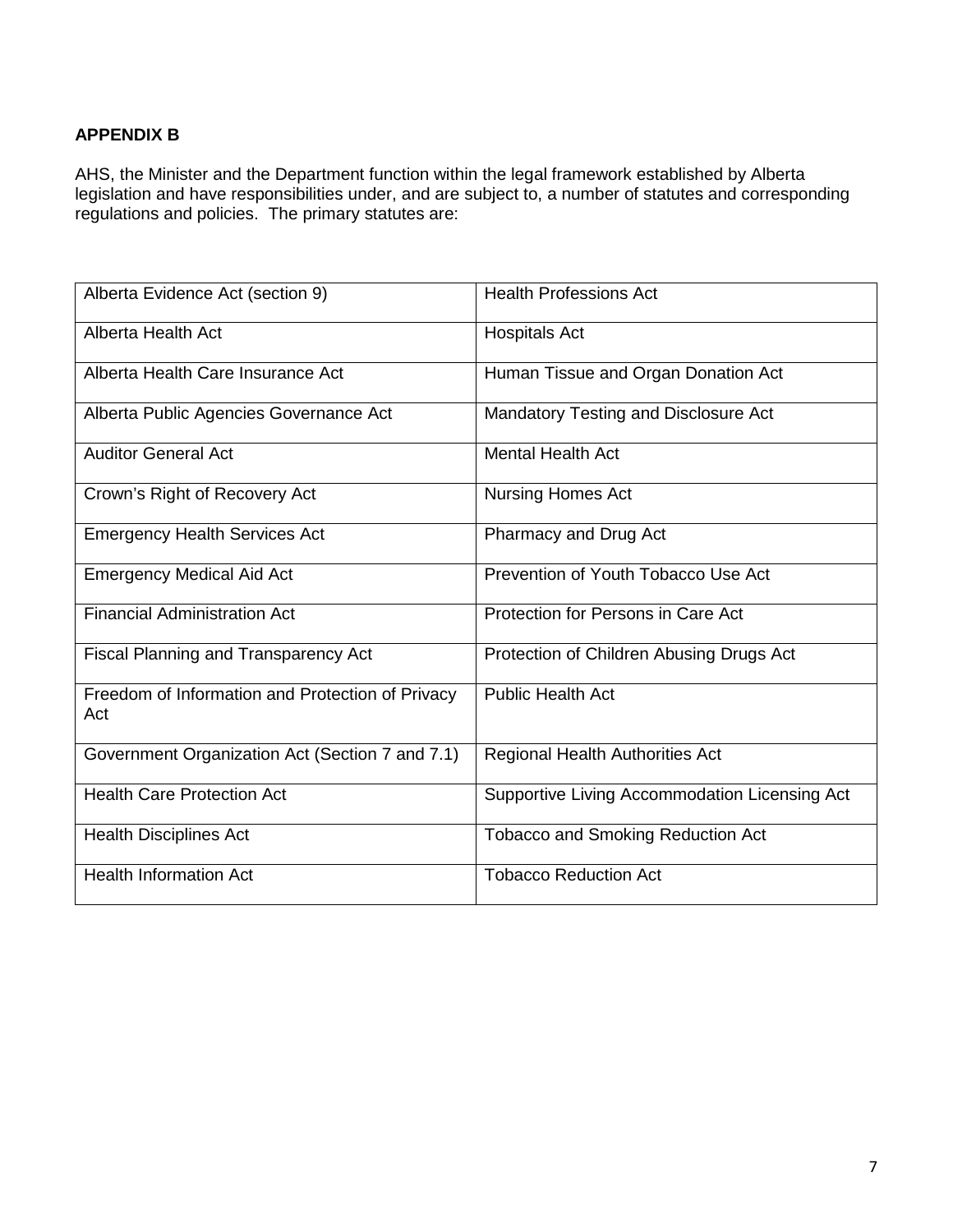# **APPENDIX C**

Other Government Departments and Agencies, and Councils

#### **Agency Governance Secretariat** (AGS)

• AGS supports the Department and the Board regarding compliance with the *Alberta Public Agencies Governance Act*.

### **Alberta Office of the Information and Privacy Commission** (OIPC)

- The OIPC monitors and oversees AHS' compliance with the HIA and FOIP.
- The OIPC may review or investigate HIA- and FOIP-based complaints against AHS.
- The OIPC has the power to hold inquiries as to alleged violations of the HIA and FOIP.
- The OIPC will review and accept privacy impact assessments prepared and submitted by AHS, which identify risks to privacy and describe safeguards to mitigate these risks.

#### **Alberta Infrastructure** (AI)

(Note: the interaction and roles between AI and AHS may also be subject to agreements and MOU's between AI and AHS, in which case those documents will apply in the event of any conflict with this section.)

- Delivers capital projects approved in the capital plan for which funding exists.
- Develops provincial delivery policies with respect to infrastructure that includes the design and construction of health facilities.
- Works with the Department and AHS in the implementing and upgrading of AHS supported capital infrastructure.
- Provides the Department with cost management, procurement and contracting expertise for capital development.
- Leads the preparation of project business cases.
- Works with the Department and AHS to monitor approved capital projects delivered by AHS with a value of up to \$5 million, ensuring facility standards are met, contracting practices are appropriate and value for investment is achieved.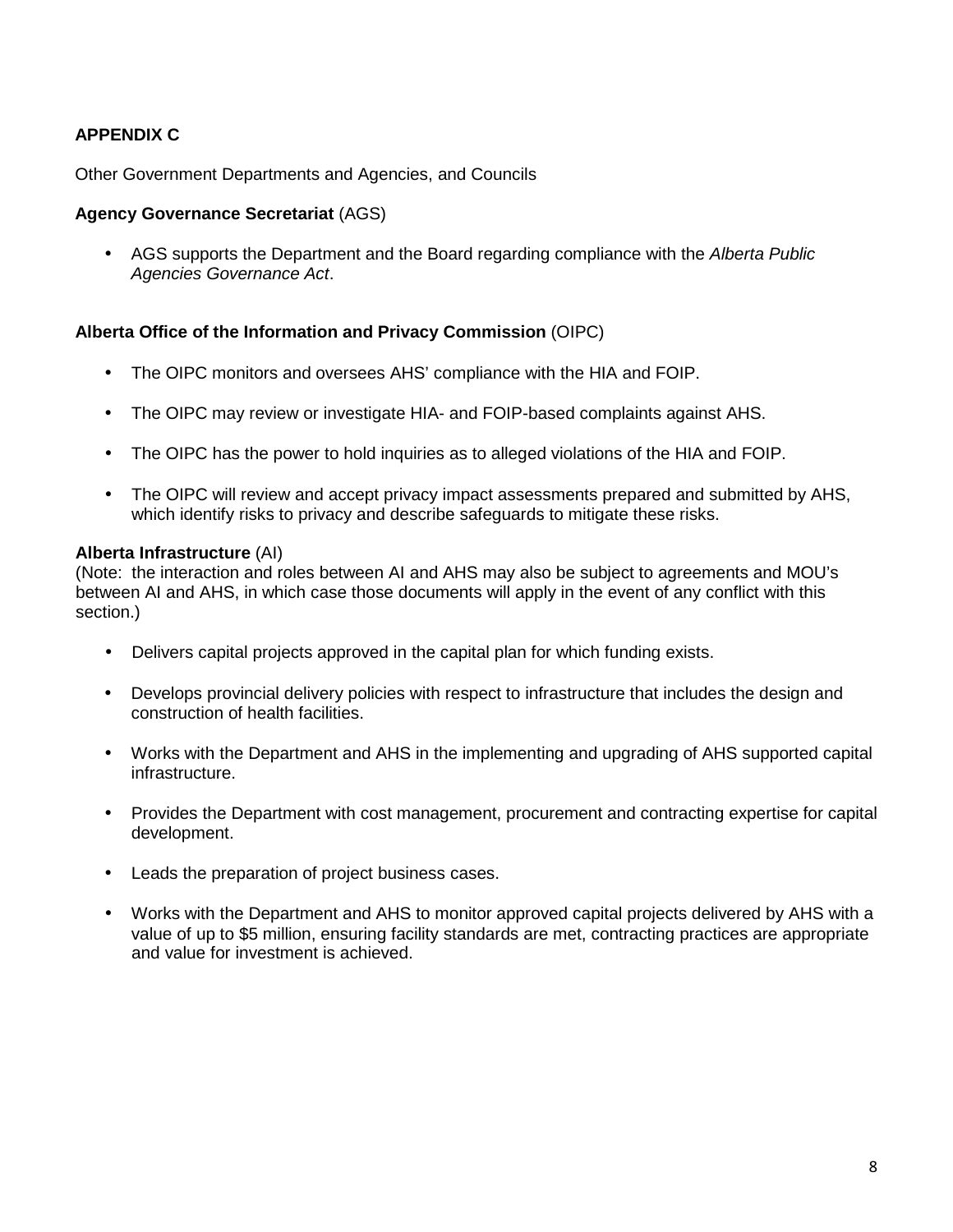## **Office of the Auditor General** (Auditor General)

- This is an independent office. The Auditor General has been appointed by the Board as auditor for AHS.
- The Auditor General provides independent auditing services to AHS.
- The Board conforms to the audit requirements in the RHAA and to the financial directives and associated policy statements issued by the Minister.

## **Alberta Capital Financing Authority** (ACFA)

• ACFA may provide long-term loans to AHS for purposes including, but not limited to, the financing of the construction of parkades.

## **Alberta Treasury Board and Finance** (TBF)

- TBF addresses financial matters including remittances and other accounting matters.
- TBF may provide AHS with other banking and cash items.

## **Alberta Seniors**

• Alberta Seniors works with the Department and AHS in developing appropriate continuing care accommodation options to help Albertans age in the right place.

# **Health Quality Council of Alberta** (HQCA)

- The HQCA has been established under the *Health Quality Council of Alberta Act* for the purpose of promoting and improving patient safety and health service quality on a province-wide basis.
- The HQCA is responsible for undertaking the following activities in co-operation with health authorities:
	- o measure, monitor and assess patient safety and health service quality;
	- $\circ$  identify effective practices and make recommendations for the improvement of patient safety and health service quality;
	- $\circ$  assist in the implementation and evaluation of activities, strategies and mechanisms designed to improve patient safety and health service quality;
	- o survey Albertans on their experience and satisfaction with patient safety and health service quality; and
	- o other activities as provided for in the regulations.
- The Council's mandate includes the responsibility to advise the Minister on the quality of health services in the health care system, results and recommendations of the work of the HQCA on patient safety and health service quality, and other matters as requested by the Minister.
- In accordance with its governing legislation the HQCA has reasonable access to information held by health authorities as necessary to carry out its mandate.